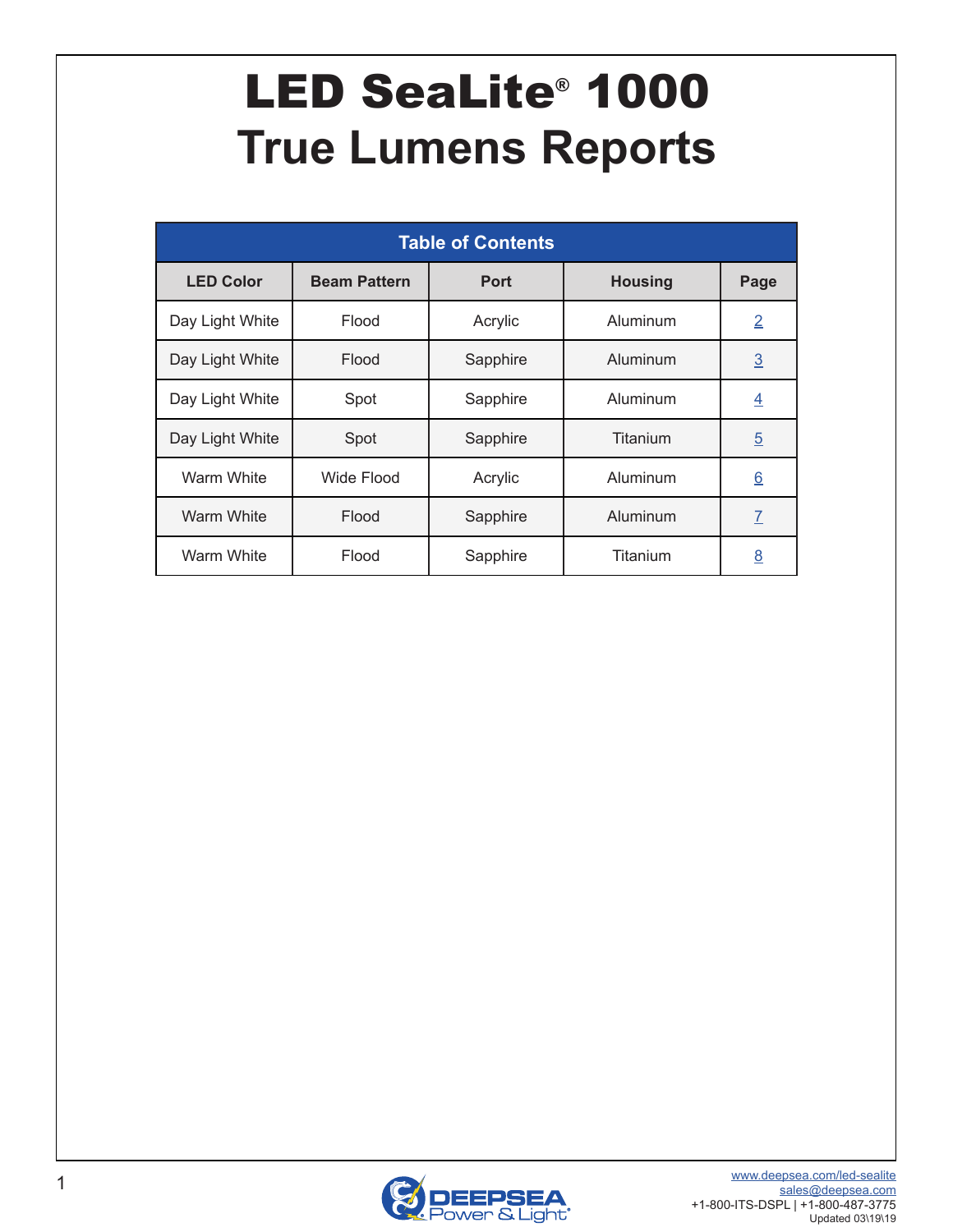LSL-1000, Day Light White, Flood, Acrylic Port, Aluminum Housing Part Description

Serial Number Operator Name

Date

Comments: Final Lumens Measurement

| i grad<br><b>Allen</b><br>ower & Liaht |
|----------------------------------------|
|                                        |

<span id="page-1-0"></span>



470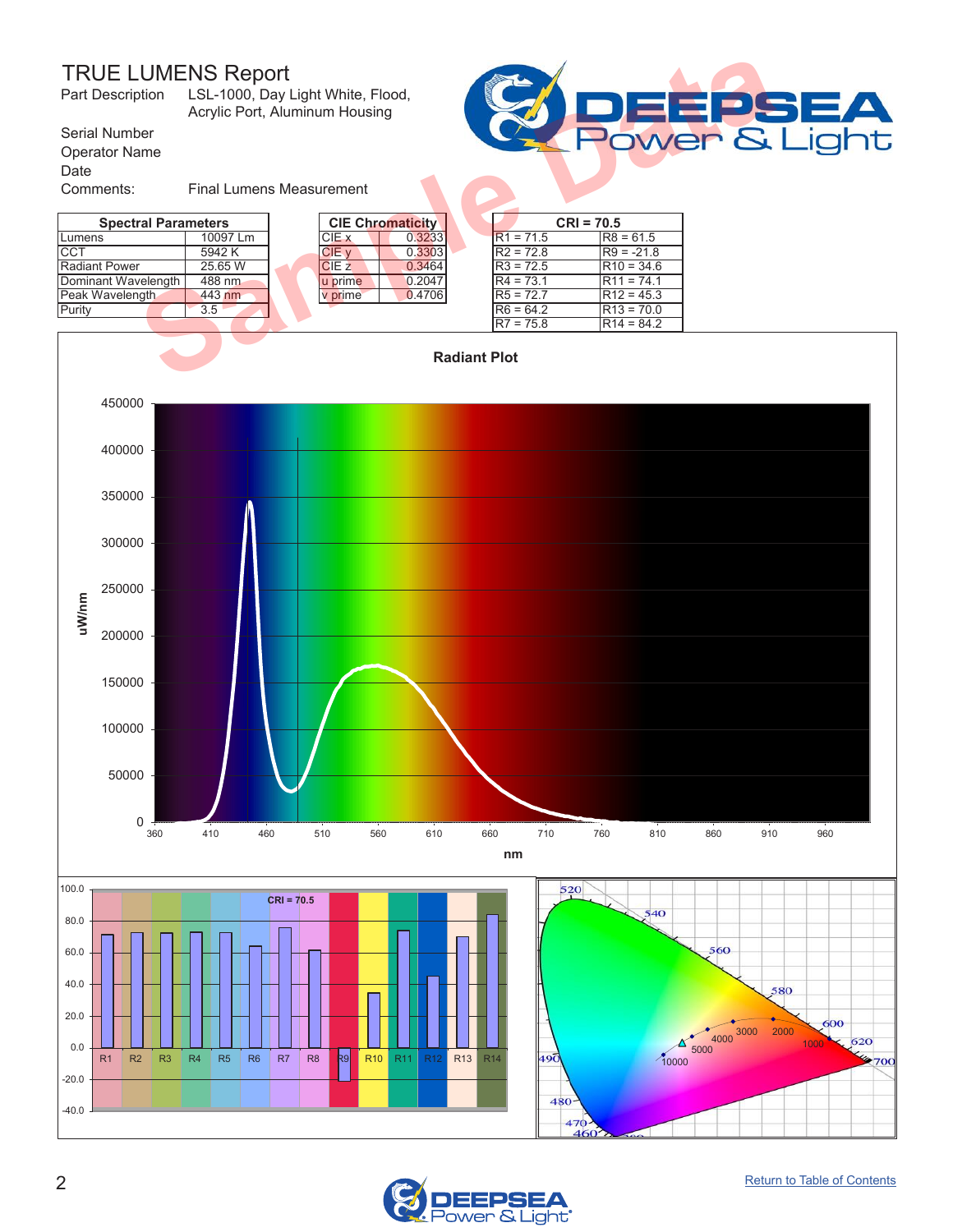<span id="page-2-0"></span>

| <b>TRUE LUMENS Report</b><br>LSL-1000, Day Light White, Flood,<br>Part Description<br>Sapphire Port, Aluminum Housing |                                 |  |              |                         |  |             |              |  |
|-----------------------------------------------------------------------------------------------------------------------|---------------------------------|--|--------------|-------------------------|--|-------------|--------------|--|
| Serial Number                                                                                                         | Power &                         |  |              |                         |  |             |              |  |
| <b>Operator Name</b>                                                                                                  |                                 |  |              |                         |  |             |              |  |
| Date                                                                                                                  |                                 |  |              |                         |  |             |              |  |
| Comments:                                                                                                             | <b>Final Lumens Measurement</b> |  |              |                         |  |             |              |  |
| <b>Spectral Parameters</b>                                                                                            |                                 |  |              | <b>CIE Chromaticity</b> |  |             | $CRI = 70.9$ |  |
| Lumens                                                                                                                | 10511 Lm                        |  | CIE x        | 0.3253                  |  | $R1 = 71.6$ | $R8 = 61.9$  |  |
| CCT                                                                                                                   | 5831 K                          |  | CIE v        | 0.3338                  |  | $R2 = 73.2$ | $R9 = -20.1$ |  |
| <b>Radiant Power</b>                                                                                                  | 33.34 W                         |  | <b>CIE z</b> | 0.3409                  |  | $R3 = 73.3$ | $R10 = 35.7$ |  |
| Dominant Wavelength                                                                                                   | 492 nm                          |  | u prime      | 0.2048                  |  | $R4 = 73.3$ | $R11 = 74.2$ |  |
| Peak Wavelength                                                                                                       | 443 nm                          |  | v prime      | 0.4727                  |  | $R5 = 72.7$ | $R12 = 45.6$ |  |
| Purity                                                                                                                | 2.6                             |  |              |                         |  | $R6 = 64.7$ | $R13 = 70.2$ |  |
|                                                                                                                       |                                 |  |              |                         |  | $R7 = 76.2$ | $R14 = 84.7$ |  |
| <b>Radiant Plot</b>                                                                                                   |                                 |  |              |                         |  |             |              |  |





١t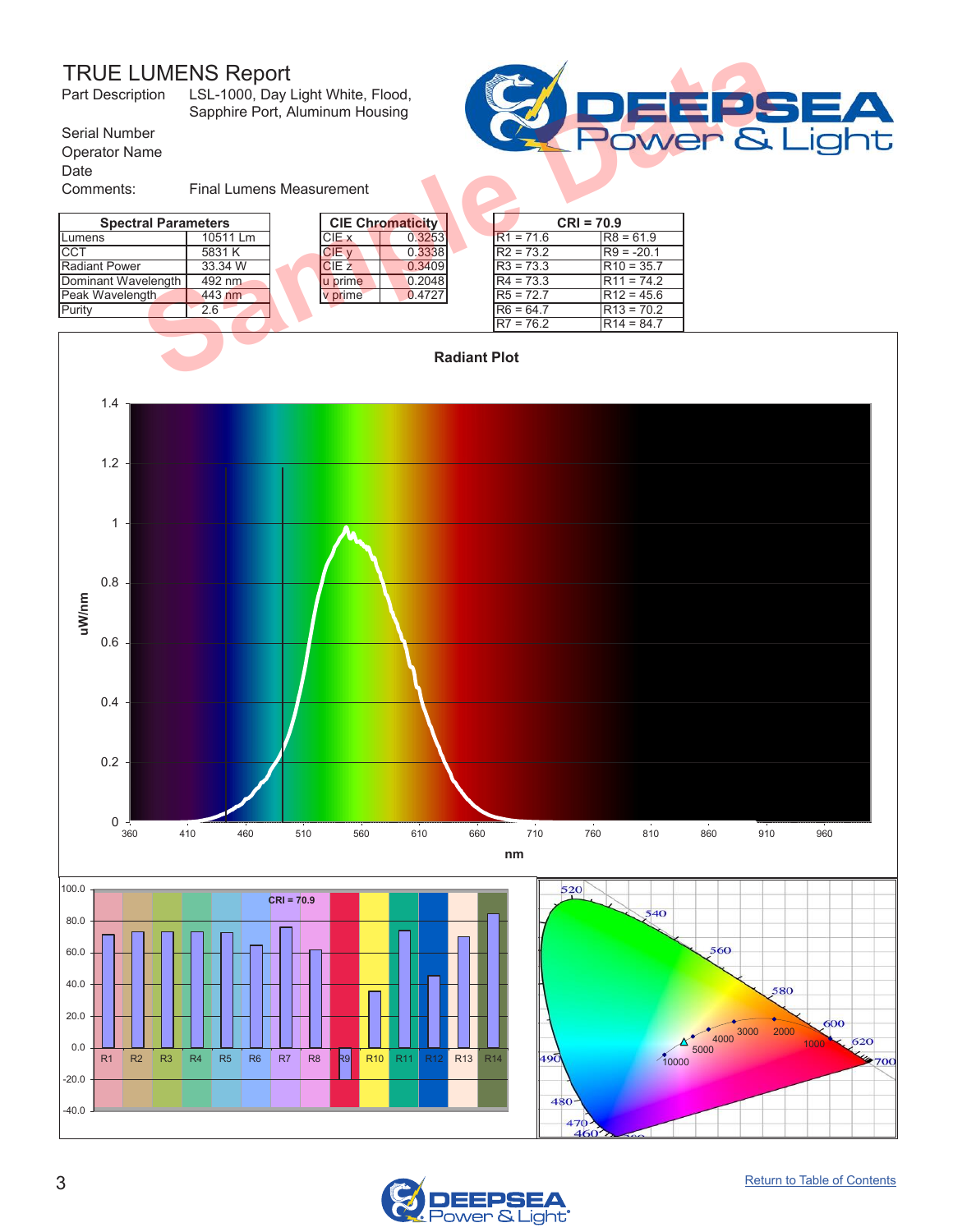<span id="page-3-0"></span>

| Part Description                              | <b>TRUE LUMENS Report</b><br>LSL-1000, Day Light White, Spot,<br>Sapphire Port, Aluminum Housing |  |              |                         |                     |             |              |              |  |
|-----------------------------------------------|--------------------------------------------------------------------------------------------------|--|--------------|-------------------------|---------------------|-------------|--------------|--------------|--|
| Serial Number<br><b>Operator Name</b><br>Date | Power &                                                                                          |  |              |                         |                     |             |              |              |  |
| Comments:                                     | <b>Final Lumens Measurement</b>                                                                  |  |              |                         |                     |             |              |              |  |
| <b>Spectral Parameters</b>                    |                                                                                                  |  |              | <b>CIE Chromaticity</b> |                     |             | $CRI = 71.3$ |              |  |
| Lumens                                        | 7327 Lm                                                                                          |  | CIE x        | 0.3326                  |                     | $R1 = 69.6$ |              | $R8 = 59.0$  |  |
| <b>CCT</b>                                    | 5492K                                                                                            |  | CIE v        | 0.3454                  |                     | $R2 = 75.3$ |              | $R9 = -27.9$ |  |
| <b>Radiant Power</b>                          | 21.54 W                                                                                          |  | <b>CIE z</b> | 0.3220                  |                     | $R3 = 77.8$ |              | $R10 = 39.7$ |  |
| Dominant Wavelength                           | 552 nm                                                                                           |  | u prime      | 0.2053                  |                     | $R4 = 72.6$ |              | $R11 = 69.4$ |  |
| Peak Wavelength                               | 448 nm                                                                                           |  | v prime      | 0.4797                  |                     | $R5 = 70.2$ |              | $R12 = 40.0$ |  |
| Purity                                        | 3.6                                                                                              |  |              |                         |                     | $R6 = 65.6$ |              | $R13 = 69.9$ |  |
|                                               |                                                                                                  |  |              |                         |                     | $R7 = 80.2$ |              | $R14 = 87.3$ |  |
|                                               |                                                                                                  |  |              |                         | <b>Radiant Plot</b> |             |              |              |  |





ight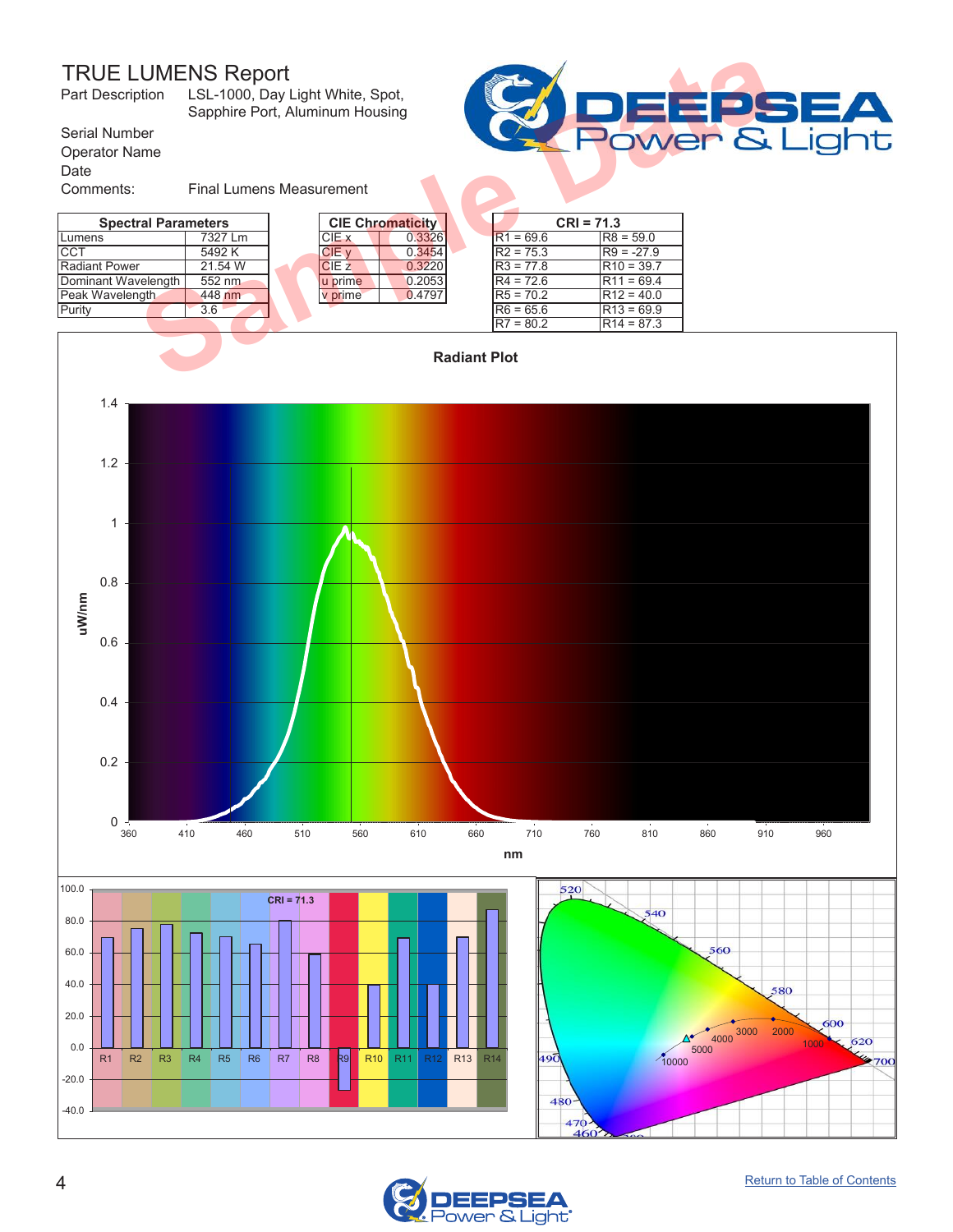

<span id="page-4-0"></span>

| <b>TRUE LUMENS Report</b><br>LSL-1000, Day Light White, Spot,<br>Part Description<br>Sapphire Port, Titanium Housing |                                 |  |                  |                         |  |             |              |  |
|----------------------------------------------------------------------------------------------------------------------|---------------------------------|--|------------------|-------------------------|--|-------------|--------------|--|
| Serial Number                                                                                                        | Power &                         |  |                  |                         |  |             |              |  |
| <b>Operator Name</b>                                                                                                 |                                 |  |                  |                         |  |             |              |  |
| Date                                                                                                                 |                                 |  |                  |                         |  |             |              |  |
| Comments:                                                                                                            | <b>Final Lumens Measurement</b> |  |                  |                         |  |             |              |  |
| <b>Spectral Parameters</b>                                                                                           |                                 |  |                  | <b>CIE Chromaticity</b> |  |             | $CRI = 70.9$ |  |
| Lumens                                                                                                               | 4090 Lm                         |  | CIE x            | 0.3333                  |  | $R1 = 69.1$ | $R8 = 58.4$  |  |
| <b>CCT</b>                                                                                                           | 5463 K                          |  | CIE v            | 0.3477                  |  | $R2 = 74.8$ | $R9 = -30.0$ |  |
| <b>Radiant Power</b>                                                                                                 | 11.28 W                         |  | CIE <sub>z</sub> | 0.3190                  |  | $R3 = 77.6$ | $R10 = 39.0$ |  |
| Dominant Wavelength                                                                                                  | 555 nm                          |  | u prime          | 0.2049                  |  | $R4 = 72.4$ | $R11 = 69.3$ |  |
| Peak Wavelength                                                                                                      | 448 nm                          |  | v prime          | 0.4810                  |  | $R5 = 69.7$ | $R12 = 37.8$ |  |
| Purity                                                                                                               | 4.5                             |  |                  |                         |  | $R6 = 65.1$ | $R13 = 69.5$ |  |
|                                                                                                                      |                                 |  |                  |                         |  | $R7 = 80.0$ | $R14 = 87.3$ |  |
| <b>Radiant Plot</b>                                                                                                  |                                 |  |                  |                         |  |             |              |  |



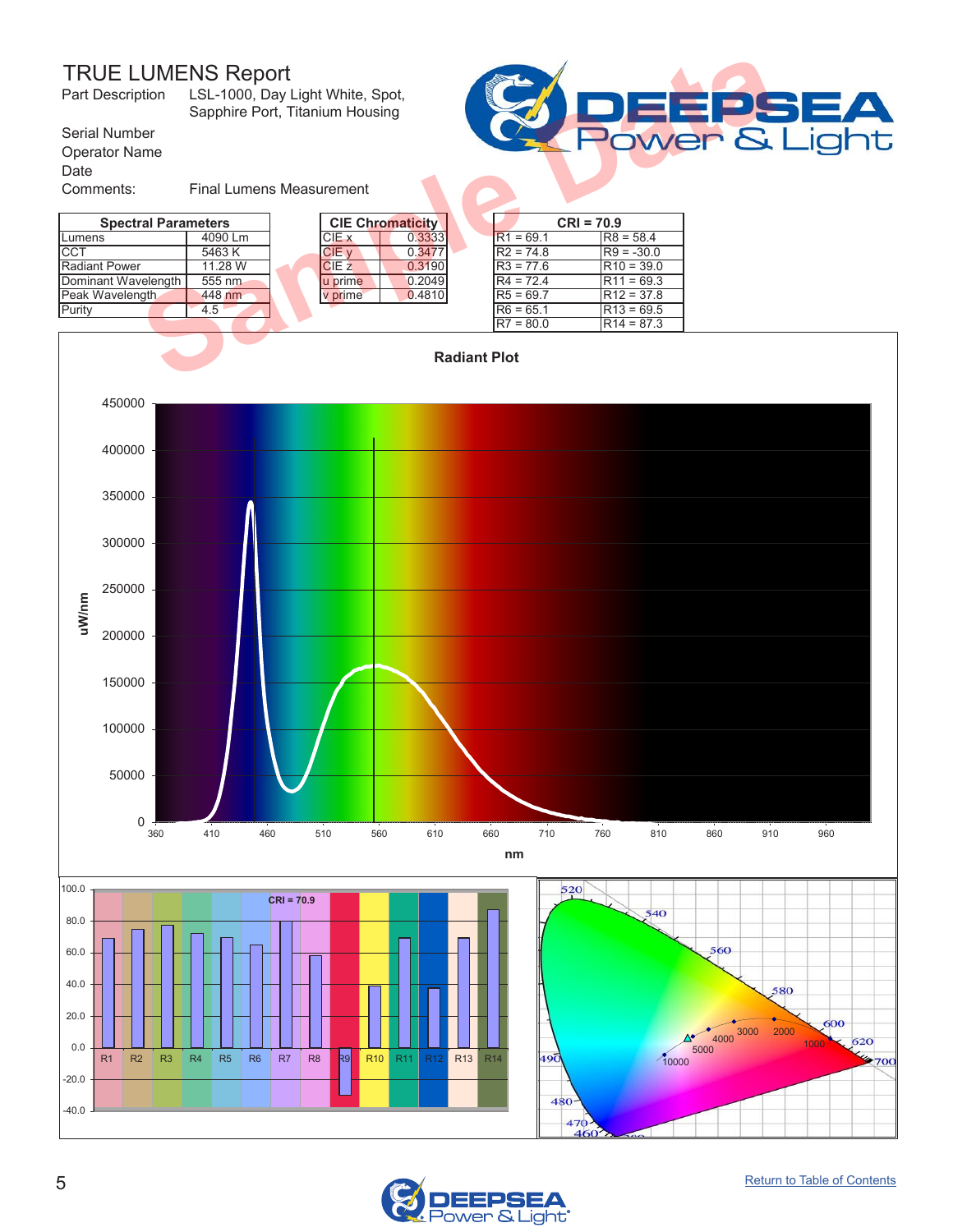<span id="page-5-0"></span>

| <b>TRUE LUMENS Report</b><br>Part Description |                                 |  |                  |                         | <b>SET</b> |             |              |              |  |
|-----------------------------------------------|---------------------------------|--|------------------|-------------------------|------------|-------------|--------------|--------------|--|
| Serial Number                                 | <b>POWER &amp;</b>              |  |                  |                         |            |             |              |              |  |
| <b>Operator Name</b>                          |                                 |  |                  |                         |            |             |              |              |  |
| Date                                          |                                 |  |                  |                         |            |             |              |              |  |
| Comments:                                     | <b>Final Lumens Measurement</b> |  |                  |                         |            |             |              |              |  |
| <b>Spectral Parameters</b>                    |                                 |  |                  | <b>CIE Chromaticity</b> |            |             | $CRI = 81.9$ |              |  |
| Lumens                                        | 5297 Lm                         |  | CIE x            | 0.4259                  |            | $R1 = 80.4$ |              | $R8 = 62.1$  |  |
| ICCT                                          | 3157 K                          |  | CIE v            | 0.3996                  |            | $R2 = 88.2$ |              | $R9 = 9.6$   |  |
| Radiant Power                                 | 15.85 W                         |  | CIE <sub>z</sub> | 0.1745                  |            | $R3 = 94.5$ |              | $R10 = 72.1$ |  |
| Dominant Wavelength                           | 582 nm                          |  | u prime          | 0.2453                  |            | $R4 = 81.0$ |              | $R11 = 79.4$ |  |
| Peak Wavelength                               | 604 nm                          |  | v prime          | 0.5179                  |            | $R5 = 79.9$ |              | $R12 = 66.1$ |  |
| Purity                                        | 47.9                            |  |                  |                         |            | $R6 = 84.4$ |              | $R13 = 81.9$ |  |
|                                               |                                 |  |                  |                         |            | $R7 = 84.7$ |              | $R14 = 96.6$ |  |
| <b>Radiant Plot</b>                           |                                 |  |                  |                         |            |             |              |              |  |





ight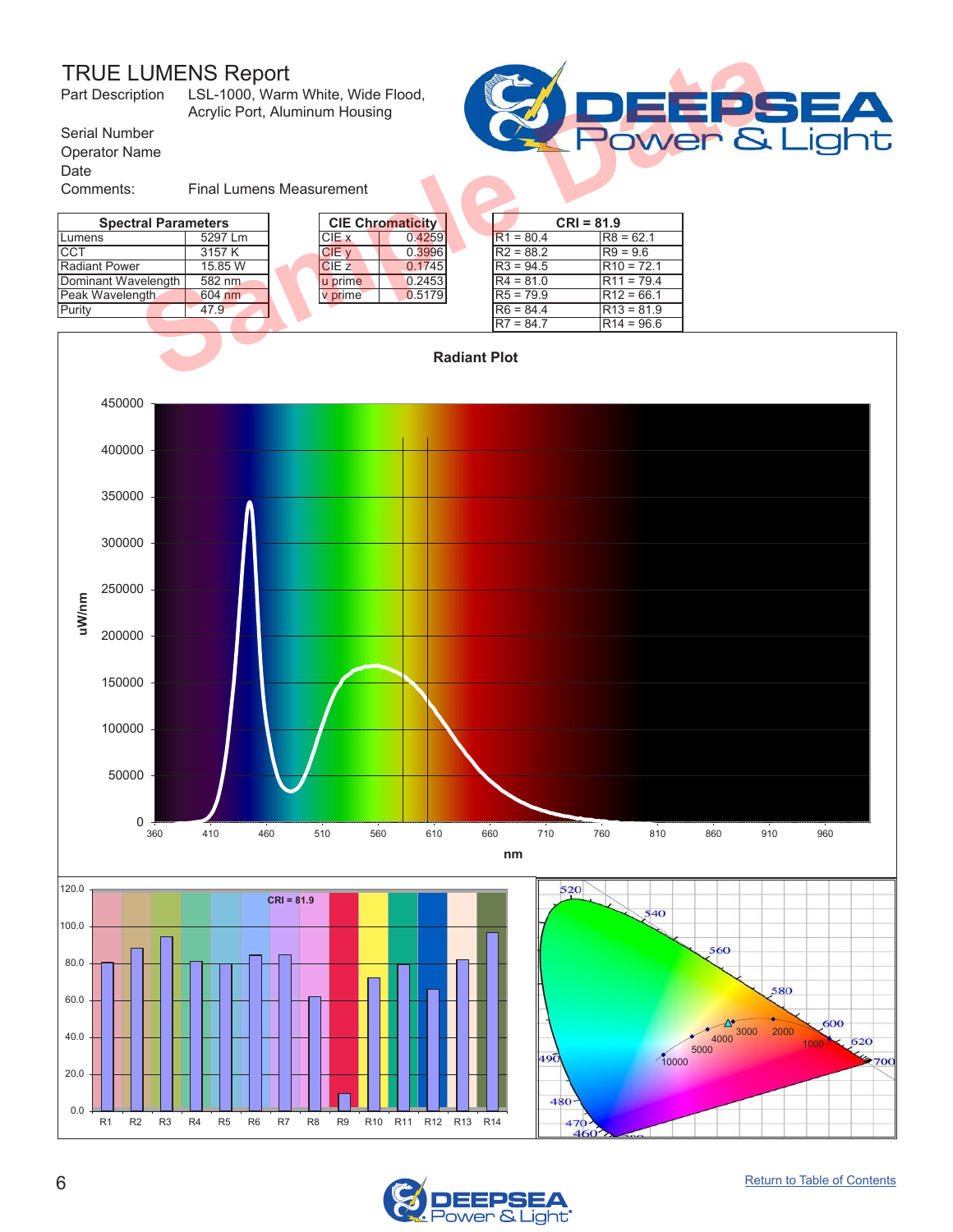LSL-1000, Warm White, Flood, Sapphire Port, Aluminum Housing Part Description

Serial Number Operator Name

Date

٦t

Comments: Final Lumen Test Lumens | 8104 Lm | |CIE x | 0.4310 | |R1 = 79.8 |R8 = 60.9 CCT  $|3105 \text{ K}|$  CIE y 0.4045 R2 = 88.4 R9 = 7.5 Radiant Power 24.93 W CIE z 0.1645 R3 = 95.5 R10 = 72.6<br>Dominant Wavelength 581 nm uprime 0.2465 R4 = 80.2 R11 = 78.3 Dominant Wavelength **Spectral Parameters**<br>
Lumens | 8104 Lm<br>
CIE X | 0.4310 R1 = 79.8 R8 = 60.9

<span id="page-6-0"></span>